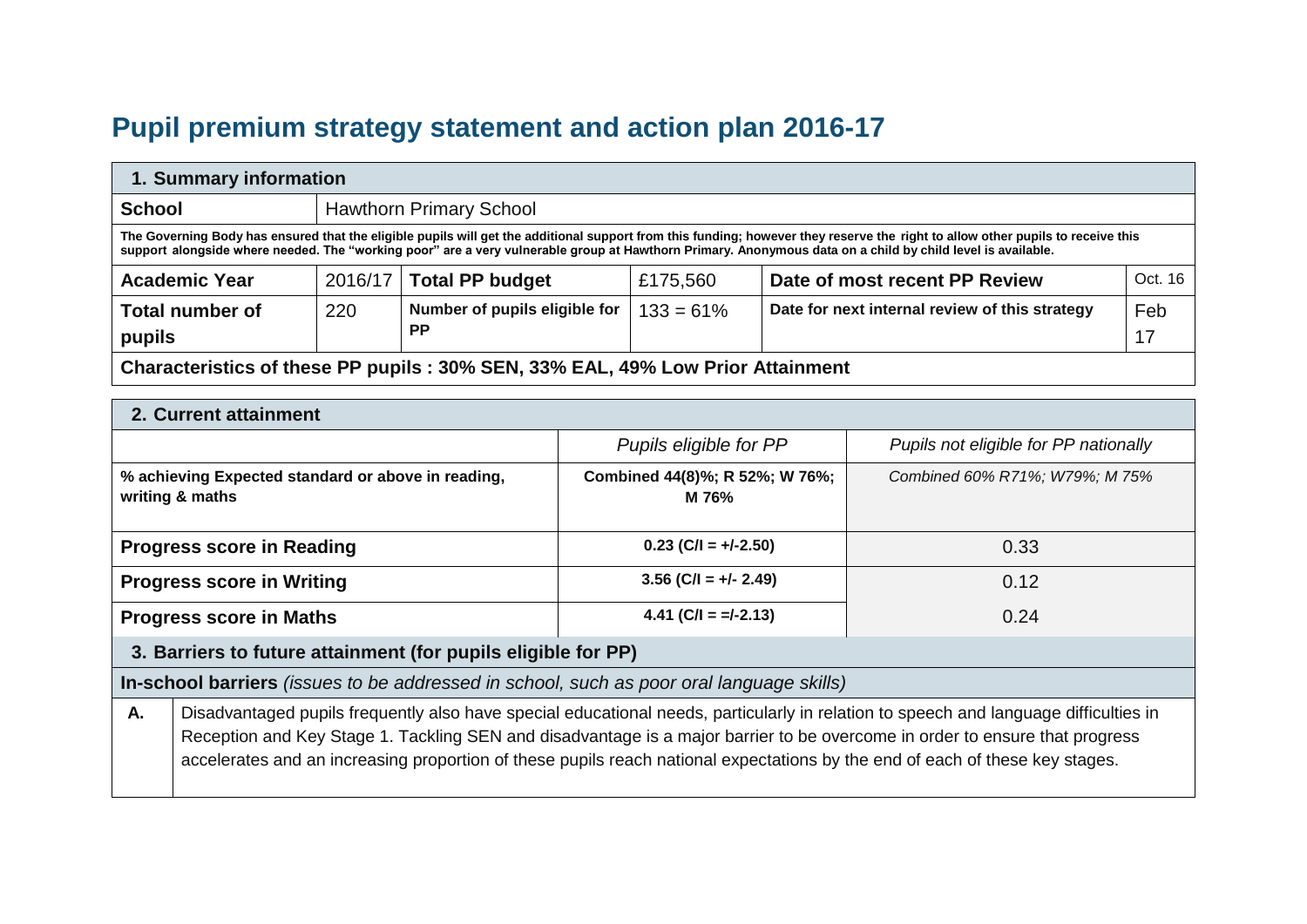| <b>B.</b> | Disadvantaged children typically enter the school with very low levels of skills and development for their age, particularly in relation to<br>their language and communication / social and emotional development. This hinders these children's readiness to learn and their<br>ability to reach the standards required to access the KS 1 curriculum within a very short space of time.                             |                                                                                                                                                                                                              |  |  |  |
|-----------|------------------------------------------------------------------------------------------------------------------------------------------------------------------------------------------------------------------------------------------------------------------------------------------------------------------------------------------------------------------------------------------------------------------------|--------------------------------------------------------------------------------------------------------------------------------------------------------------------------------------------------------------|--|--|--|
| C.        | Poor attendance means that some disadvantaged pupils miss out on precious learning time. Leaders' work to improve the<br>attendance of disadvantaged pupils over time is effective, but there is more work to be done to ensure the pattern of improvement is<br>sustained. (Disadv pupils 95.9% attendance 2015.16. No data currently available for national other pupils. However, national<br>average 2015 was 96%) |                                                                                                                                                                                                              |  |  |  |
|           | External barriers (issues which also require action outside school, such as low attendance rates)                                                                                                                                                                                                                                                                                                                      |                                                                                                                                                                                                              |  |  |  |
| D.        | Frequently very low aspirations within families, lack of enriching life experiences and lack of social interaction in different settings and<br>situations.                                                                                                                                                                                                                                                            |                                                                                                                                                                                                              |  |  |  |
|           |                                                                                                                                                                                                                                                                                                                                                                                                                        |                                                                                                                                                                                                              |  |  |  |
|           | 4. Desired outcomes (Desired outcomes and how they will be measured)                                                                                                                                                                                                                                                                                                                                                   | <b>Success criteria</b>                                                                                                                                                                                      |  |  |  |
| Α.        | Improve reading attainment levels for disadvantaged pupils in Key Stage 2                                                                                                                                                                                                                                                                                                                                              | The proportion of disadvantaged pupils in<br>school reaching nationally expected standard<br>or above in reading to be at least in line with<br>the national average in the 2017 statutory test<br>outcomes. |  |  |  |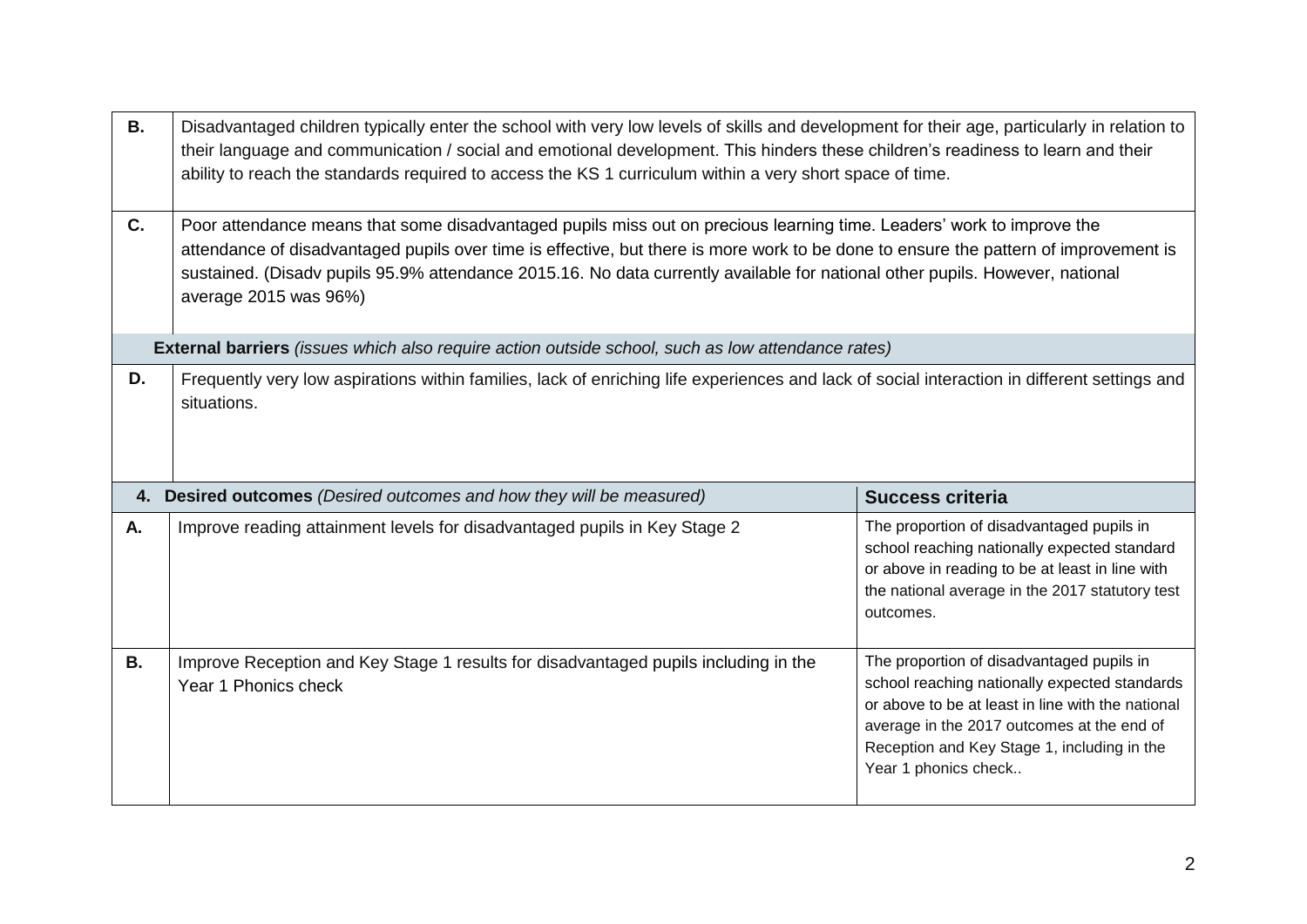| C. | Sustain and / or improve the attendance of disadvantaged pupils                             | The much improved attendance outcomes for<br>disadvantaged pupils in 2016 will be sustained<br>and / or improved further.<br>Note – 2016 published data available Dec<br>2016 – indicates that attendance of FSM was<br>95.9% vs 96.6% non FSM in school. Overall<br>attendance = $96.15 -$ this is at national<br>average and represents very significant overall<br>improvement from 2015 (94.4%). FSM<br>absence reduced from 5.9% in 2015 to 4.1%<br>in 2016 – again significant improvement.<br>Concern - SEN support absence and<br>persistent absence. |
|----|---------------------------------------------------------------------------------------------|---------------------------------------------------------------------------------------------------------------------------------------------------------------------------------------------------------------------------------------------------------------------------------------------------------------------------------------------------------------------------------------------------------------------------------------------------------------------------------------------------------------------------------------------------------------|
| D. | Increase the proportion of disadvantaged pupils who are most able reaching<br>greater depth | The proportion of most able disadvantaged<br>pupils reaching Greater Depth by the end of<br>KS 1 and KS 2 will more closely align with<br>national averages.                                                                                                                                                                                                                                                                                                                                                                                                  |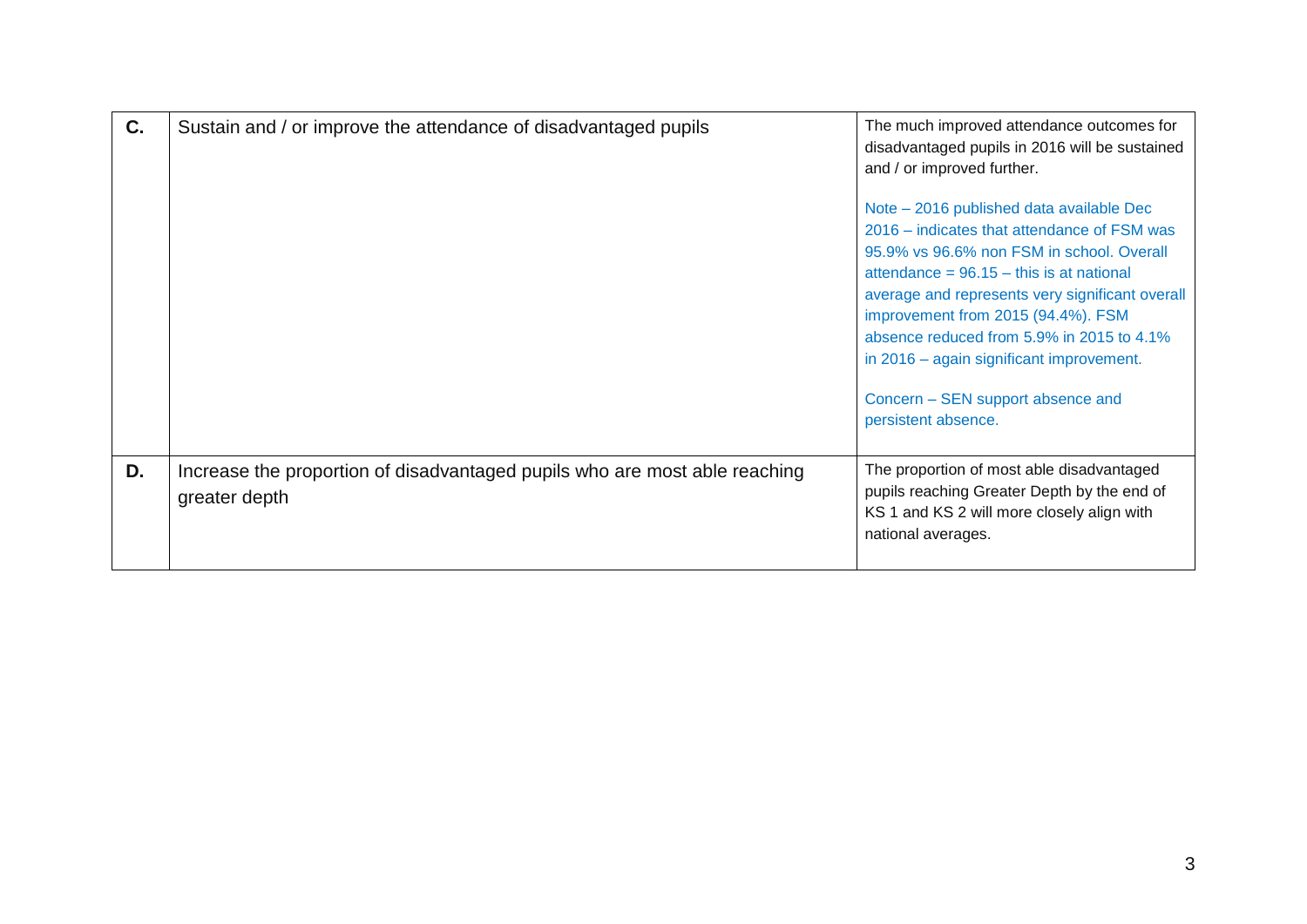| 5. Planned expenditure                           |                                                                                                                                                                                                                                                   |            |                                                                                          |  |                                                                                                         |                          |                               |                                            |
|--------------------------------------------------|---------------------------------------------------------------------------------------------------------------------------------------------------------------------------------------------------------------------------------------------------|------------|------------------------------------------------------------------------------------------|--|---------------------------------------------------------------------------------------------------------|--------------------------|-------------------------------|--------------------------------------------|
| Academic year                                    | 2016/17                                                                                                                                                                                                                                           |            |                                                                                          |  |                                                                                                         |                          |                               |                                            |
|                                                  | The three headings below enable schools to demonstrate how they are using the Pupil Premium to improve classroom<br>pedagogy, provide targeted support and support whole school strategies                                                        |            |                                                                                          |  |                                                                                                         |                          |                               |                                            |
| i. Quality of teaching for all                   |                                                                                                                                                                                                                                                   |            |                                                                                          |  |                                                                                                         |                          |                               |                                            |
| <b>Desired</b><br>outcome                        | <b>Chosen action /</b><br>approach                                                                                                                                                                                                                | choice?    | What is the evidence<br>and rationale for this                                           |  | How will you ensure it<br>is implemented well?                                                          | <b>Staff</b><br>lead     | implementation?               | When will you review                       |
| Improved teacher skills<br>impacts on ALL pupils | English and maths consultants<br>employed to advise, train and<br>support staff. Teachers are<br>trained in interventions in both<br>English & Maths strategies<br>specifically for SEN pupils and<br>those who have been Low Prior<br>Attainment | population | Data clearly shows these groups<br>most vulnerable within PP                             |  | Monitoring by head, English<br>coordinator and external consultant.<br>Observations, book scrutines etc | Jen Pearson<br>(English) | collected.                    | End of each term when data is              |
| Improve attendance of<br>PP children             | Attendance officer 2 days a<br>week for First day response,<br>data collection, monitoring,<br>parent meetings and<br>prosecutions if necessary                                                                                                   |            | Attendance improved<br>Monitored by SLT on weekly basis<br>considerably last year to 96% |  | Lorraine<br>Shields<br>(Family<br>Support<br>coordinator)                                               | reviewed.                | End of each term when data is |                                            |
|                                                  |                                                                                                                                                                                                                                                   |            |                                                                                          |  |                                                                                                         | Total budgeted cost      | £28,547                       |                                            |
| ii. Targeted support                             |                                                                                                                                                                                                                                                   |            |                                                                                          |  |                                                                                                         |                          |                               |                                            |
| <b>Desired</b><br>outcome                        | <b>Chosen action / approach</b>                                                                                                                                                                                                                   |            | What is the evidence<br>and rationale for this<br>choice?                                |  | How will you ensure<br>it is implemented<br>well?                                                       | <b>Staff lead</b>        |                               | When will you<br>review<br>implementation? |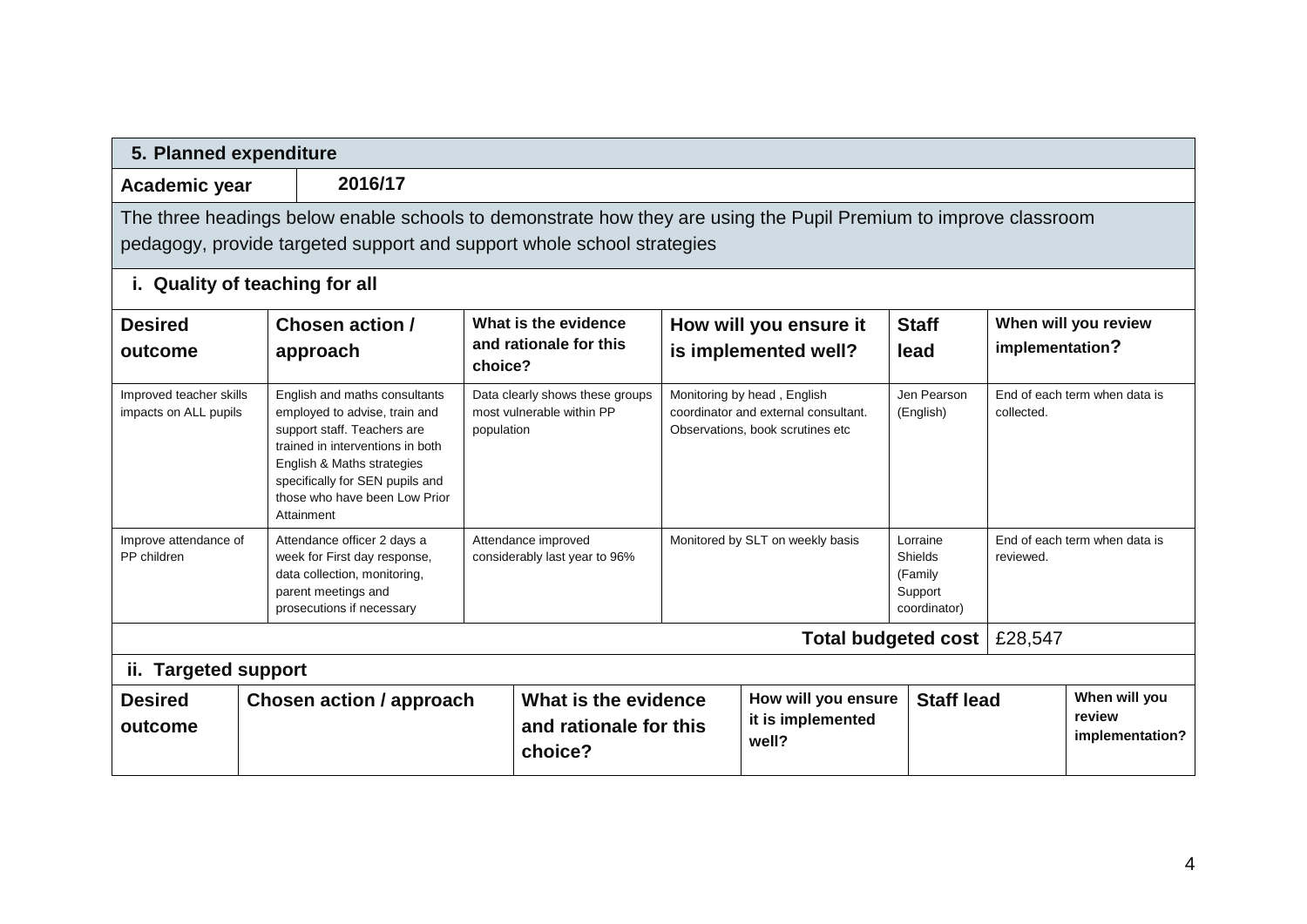| Y6 results are at<br>national averages<br><b>July 2017</b>                                                                                                                             | Additional teacher in Y6 to ensure progress is<br>rapid and secure.                                                                                                              | This had a huge impact last year<br>when the new curriculum was<br>implemented and children made good<br>progress. High quality teacher is good                                                                                                                | Monitored by head and<br>finance/staffing committee<br>as this is a large<br>expenditure - data to                  | Jo Kennedy (Assistant<br>Head) Cath Allison (Key<br>Stage Lead)                                 | End of each term<br>when data is<br>collected.                |
|----------------------------------------------------------------------------------------------------------------------------------------------------------------------------------------|----------------------------------------------------------------------------------------------------------------------------------------------------------------------------------|----------------------------------------------------------------------------------------------------------------------------------------------------------------------------------------------------------------------------------------------------------------|---------------------------------------------------------------------------------------------------------------------|-------------------------------------------------------------------------------------------------|---------------------------------------------------------------|
| Disadvantaged<br>pupils with SEN<br>have their<br>underlying needs<br>met at the earliest<br>possible stage and<br>are therefore ready<br>to learn and make<br>accelerated<br>progress | Speech therapist employed 2 days a<br>week. Staff are trained to deliver Word Aware<br>and Talk boost Group work in Sound<br>Awareness, narrative and Early sentence<br>building | Clear evidence from last year and<br>national data that these approaches<br>support children with Sp and L<br>difficulties                                                                                                                                     | Data is scrutinised by<br>head/Senco every term.<br>Planning and review<br>meetings with<br>professionals each term | Sara Mulvey (Deputy<br>Head/Senco)                                                              | At the end of the<br>year once all data<br>has been analysed. |
| As above                                                                                                                                                                               | Educational Psychologists employed 2 days a<br>week. Individual casework, staff training                                                                                         | Early Intervention proven to have<br>greatest impact long term. Will raise<br>attainment low down the school<br>reducing Low Prior Attainment                                                                                                                  | Data is scrutinised by<br>head/Senco every term.<br>Planning and review<br>meetings with                            | Sara Mulvey (Deputy<br>Head/Senco)                                                              | End of each term<br>when data is<br>collected.                |
| Disadvantaged<br>pupils in Reception<br>and Key Stage 1<br>make rapid<br>progress in the<br>early years of<br>school.                                                                  | Additional SEN Teaching Assistants.<br>In Reception to ensure early intervention<br>In KS1 for additional support with reading.                                                  | Last year's results demonstrate that<br>this additional staffing improve<br>attainment. Teachers and highly<br>trained and skilled TAs work very<br>closely together (This approach being<br>recognised by Sutton Trust as the<br>way additional TAs do make a | Data is scrutinised by<br>head/Senco every term.                                                                    | Sara Mulvey (Deputy<br>Head/Senco)                                                              | At the end of the<br>year once all data<br>has been analysed. |
| Y6 Easter school                                                                                                                                                                       | 2 members of staff work for a week in the<br>Easter holidays running Booster classes for Y6<br>to ensure they do not lose motivation.                                            | Sutton Trust evidence for Summer<br>schools is clear, children usually all<br>attend Easter school although it is<br>voluntary.                                                                                                                                | Head checks on quality of<br>Easter school.                                                                         | Rachel Clayton (Y6 T<br>and Maths coordinator)<br>Jen Pearson (Y6 T and<br>English coordinator) | End of each term<br>when data is<br>collected.                |
|                                                                                                                                                                                        |                                                                                                                                                                                  |                                                                                                                                                                                                                                                                |                                                                                                                     | <b>Total budgeted cost</b>                                                                      | £128,386 $-$                                                  |
|                                                                                                                                                                                        |                                                                                                                                                                                  |                                                                                                                                                                                                                                                                |                                                                                                                     |                                                                                                 | see                                                           |
|                                                                                                                                                                                        |                                                                                                                                                                                  |                                                                                                                                                                                                                                                                |                                                                                                                     |                                                                                                 | Appendix 1                                                    |
|                                                                                                                                                                                        |                                                                                                                                                                                  |                                                                                                                                                                                                                                                                |                                                                                                                     |                                                                                                 | for detailed                                                  |
|                                                                                                                                                                                        |                                                                                                                                                                                  |                                                                                                                                                                                                                                                                |                                                                                                                     |                                                                                                 | breakdown.                                                    |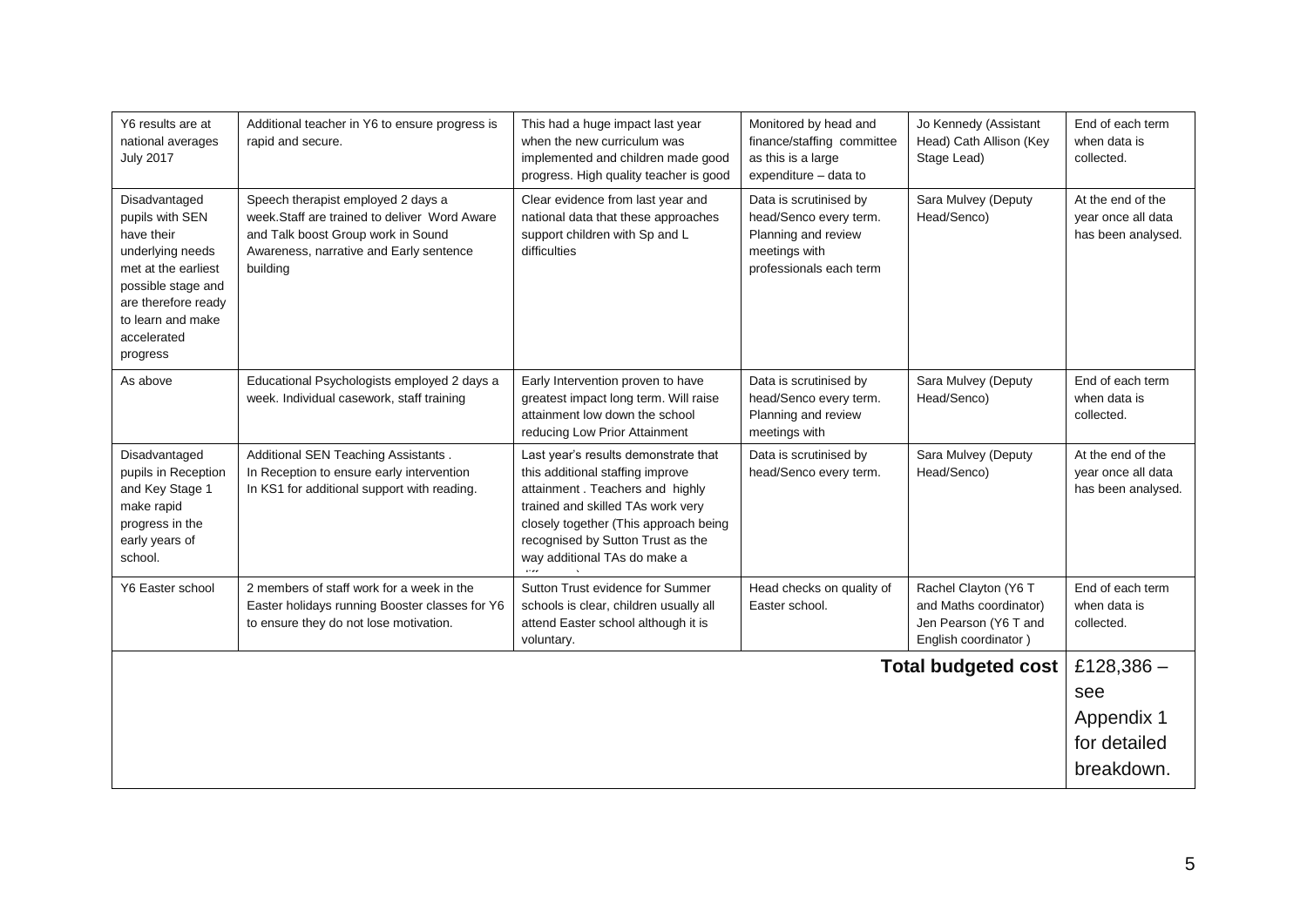| iii.                                                                                                                    | Other approaches                                                                                                                                                |                                                                                                                                                                                                                                                         |                                                                                                                                      |                                       |                                                     |
|-------------------------------------------------------------------------------------------------------------------------|-----------------------------------------------------------------------------------------------------------------------------------------------------------------|---------------------------------------------------------------------------------------------------------------------------------------------------------------------------------------------------------------------------------------------------------|--------------------------------------------------------------------------------------------------------------------------------------|---------------------------------------|-----------------------------------------------------|
| <b>Desired</b>                                                                                                          | <b>Chosen action</b>                                                                                                                                            | What is the evidence and                                                                                                                                                                                                                                | How will you ensure it                                                                                                               | <b>Staff</b>                          | When will you review                                |
| outcome                                                                                                                 | / approach                                                                                                                                                      | rationale for this choice?                                                                                                                                                                                                                              | is implemented well?                                                                                                                 | lead                                  | implementation?                                     |
| Children will be able to<br>articulate and work<br>through concerns and be<br>more ready to learn.                      | 1:1 counselling 3 hours<br>a week                                                                                                                               | This approach has had an enormous<br>impact on individuals who were struggling<br>with their emotions and unable to learn.<br>See counselling reports for detail.                                                                                       | SLT to check quality, parental and<br>child feedback crucially important.<br>Termly planning and review meetings<br>with counsellor. | Lorraine<br>Shields (FSC)             | Annually at end of contract                         |
| Pupils experiences<br>enriched and learning<br>taking place outside                                                     | <b>Forest School</b><br>accredited training for 1<br>teacher                                                                                                    | Forest school was trialled with Y4 last<br>year, enormously beneficial to<br>engagement and confidence of children<br>involved. This training will ensure all<br>children will benefit from these<br>experiences as we have the facilities at<br>school | SLT to observe lessons over the year.                                                                                                | Cath Allison<br>(Key Stage 2<br>lead) | Annually after training complete                    |
| Children will be able to<br>articulate their learning,<br>have new experiences<br>and improve<br>engagement in learning | Mantle of the Expert<br>drama specialist<br>engaged for 12 days a<br>year                                                                                       | We tried a pilot of this approach last year<br>with 2 year groups and want to extend<br>that to another 2. It was extremely<br>effective in teaching children "tricky"<br>concepts in Science through drama.                                            | Head to observe sessions,<br>discussions with pupils                                                                                 | Cath Allison<br>(KS2 lead             | Annually after work completed and<br>data analysed. |
| New experiences enrich<br>the children's lives and<br>excite them into trying<br>new things and exploring<br>further.   | Theatre visits,<br>concerts, trip to<br>London, Leeds to visit<br>Opera north, residential<br>experiences,<br>storytelling workshops,<br>theatre productions in | The children often have very limited<br>cultural and learning opportunities at<br>home and this is essential for them to<br>develop all aspects of their learning                                                                                       | Discussions with pupils                                                                                                              | Judy Cowgill -<br>Head                |                                                     |
|                                                                                                                         |                                                                                                                                                                 |                                                                                                                                                                                                                                                         |                                                                                                                                      | Total budgeted cost                   | £18,627                                             |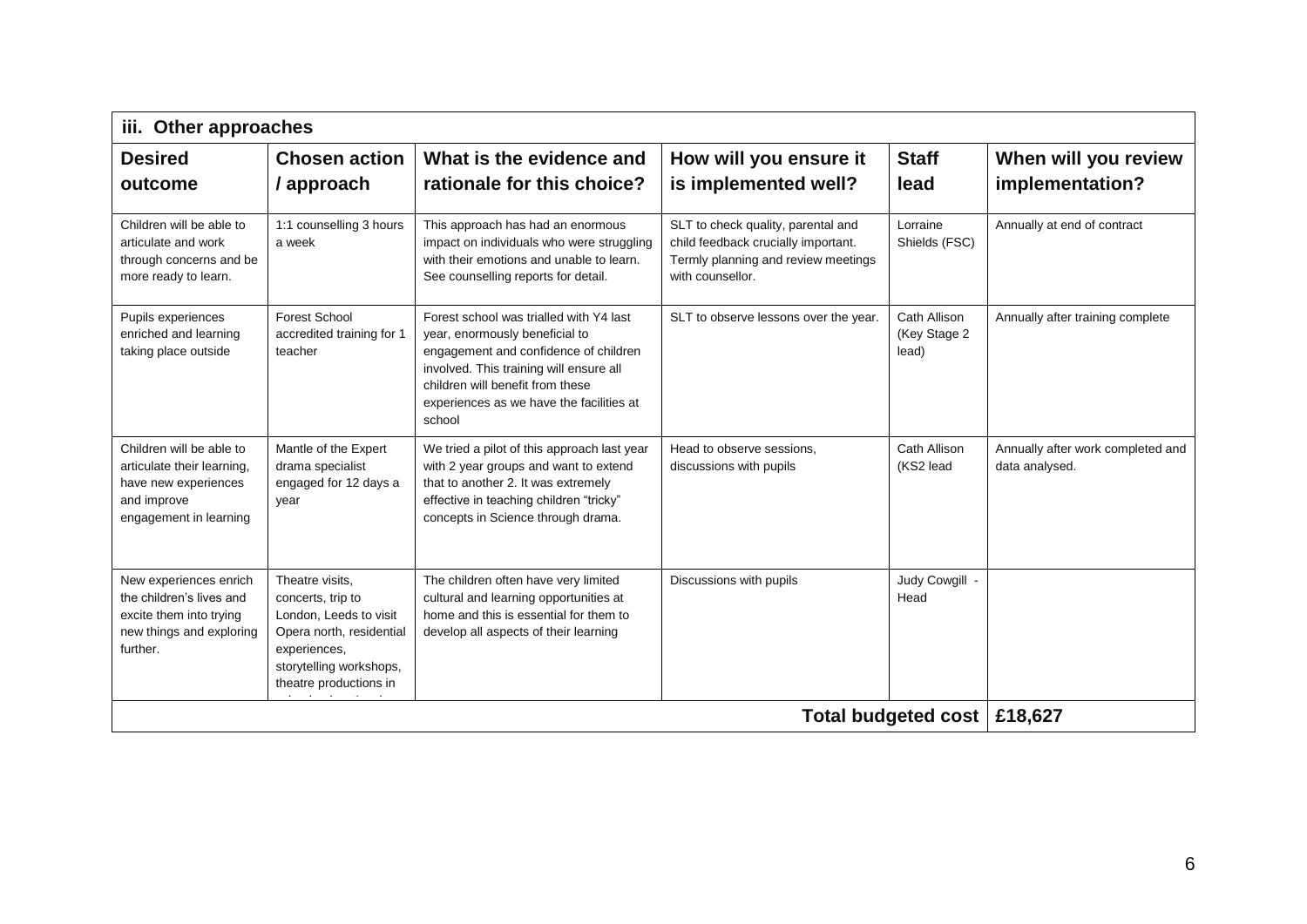| Other interventions which have no cost attached are Social and Emotional learning approaches which all our staff are trained in;<br>Metacognition and self regulation approaches which are the core principles behind the In Harmony programme, phonics work –<br>all staff highly skilled in this area.1:1 tuition which takes place according to need. |  |  |  |  |
|----------------------------------------------------------------------------------------------------------------------------------------------------------------------------------------------------------------------------------------------------------------------------------------------------------------------------------------------------------|--|--|--|--|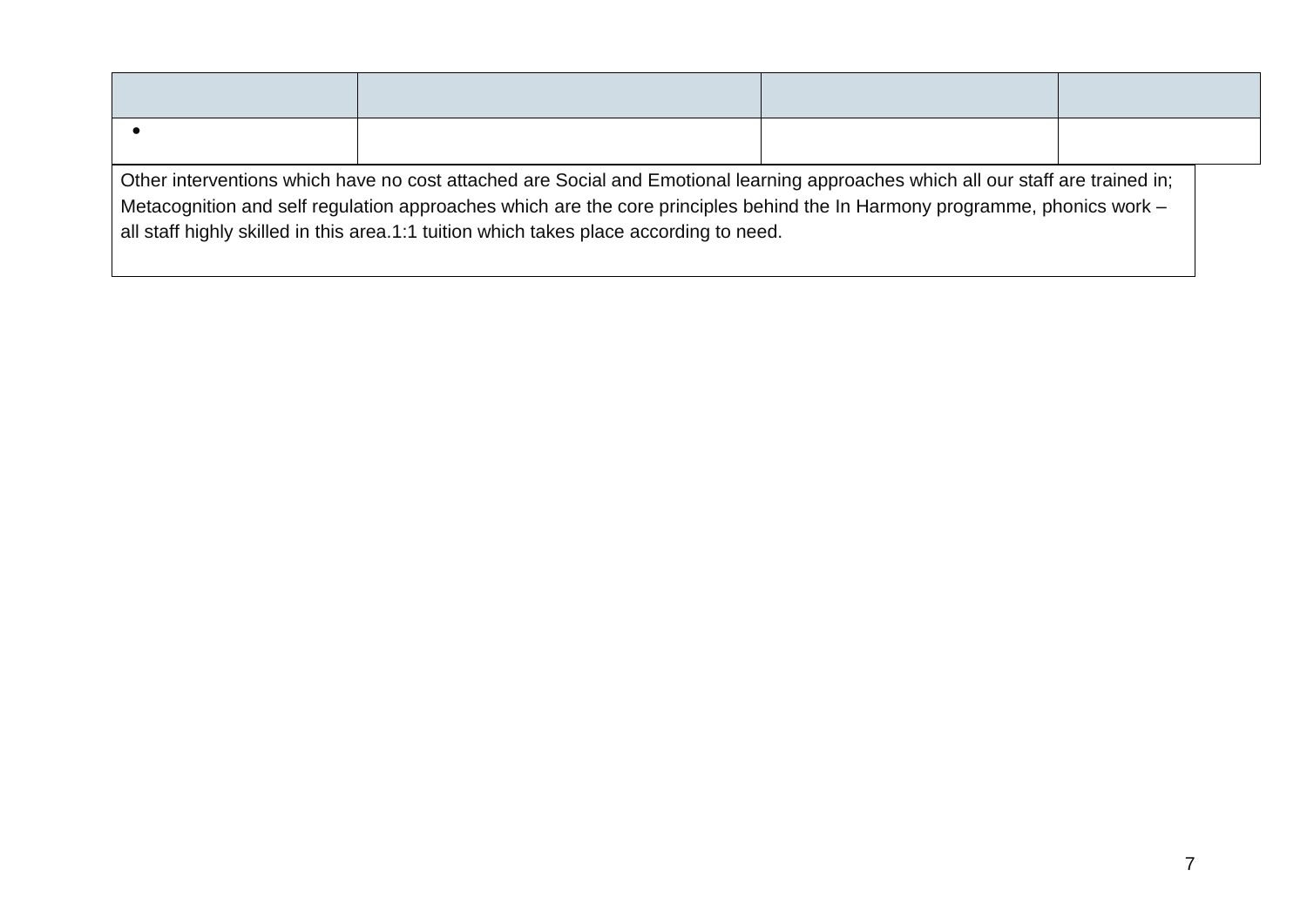| <b>Previous Academic Year</b>                                                                                                                                           |                                                                                                                                                                                                                                          |                                                                                                                                                                                                                                                                           |                                                                                                                                                                                                                     |
|-------------------------------------------------------------------------------------------------------------------------------------------------------------------------|------------------------------------------------------------------------------------------------------------------------------------------------------------------------------------------------------------------------------------------|---------------------------------------------------------------------------------------------------------------------------------------------------------------------------------------------------------------------------------------------------------------------------|---------------------------------------------------------------------------------------------------------------------------------------------------------------------------------------------------------------------|
| <b>Desired outcome</b>                                                                                                                                                  | <b>Chosen action / approach</b>                                                                                                                                                                                                          | <b>Estimated impact: Did you</b><br>meet the success criteria?<br>Include impact on pupils not<br>eligible for PP, if appropriate.                                                                                                                                        | <b>Lessons learned</b><br>(and whether you will continue with<br>this approach)                                                                                                                                     |
| Improved teacher skills impacts on<br>ALL pupils                                                                                                                        | English and maths consultants employed to<br>advise, train and support staff. Teachers are<br>trained in interventions in both English & Maths<br>strategies specifically for SEN pupils and those<br>who have been Low Prior Attainment | GLD improved for all and for PP children<br>KS1 Reading/Maths improved for all and<br>Reading Greater Depth for PP children<br>KS2 Reading/Writing/Maths improved<br>Observation s show improved teaching across<br>the board. Books show improved quality of<br>teaching | The 1:1 bespoke training has had huge<br>impact on teaching. We will not continue<br>with same level of consultant support as<br>no longer required and English and Maths<br>coordinators have clear plan for 17/18 |
| Improve attendance of PP children                                                                                                                                       | Attendance officer 2 days a week for First day<br>response, data collection, monitoring, parent<br>meetings and prosecutions if necessary                                                                                                | PP attendance to Half term 5 is 95%. 12 This<br>better than same period 2015/16                                                                                                                                                                                           | This will continue into 17/18. We have<br>employed the attendance officer directly<br>as attendance service had ceased to<br>exist.                                                                                 |
| Y6 results are at national averages<br><b>July 2017</b>                                                                                                                 | Additional teacher in Y6 to ensure progress is<br>rapid and secure.                                                                                                                                                                      | KS2 results show improvements in all<br>subjects. Maths, Grammar and writing remain<br>at or above National levels. Reading still<br>slightly below but improved by 11% on last<br>year                                                                                   | Reading remains a focus for 17/18. We<br>will continue with 2 year 6 classes for<br>17/18 while PP allocated budget allows                                                                                          |
| Disadvantaged pupils with SEN have<br>their underlying needs met at the<br>earliest possible stage and are<br>therefore ready to learn and make<br>accelerated progress | Speech therapist employed 2 days a week.Staff<br>are trained to deliver Word Aware and Talk<br>boost Group work in Sound Awareness,<br>narrative and Early sentence building                                                             | GLD especially improved after interventions<br>by SPO and Lang therapist<br>All teachers more confident in identifying and<br>supporting Sp and Lang difficulties. SEN<br>results in KS1 and 2 improved.                                                                  | This will continue at reduced rate, one day a week<br>instead of 2.                                                                                                                                                 |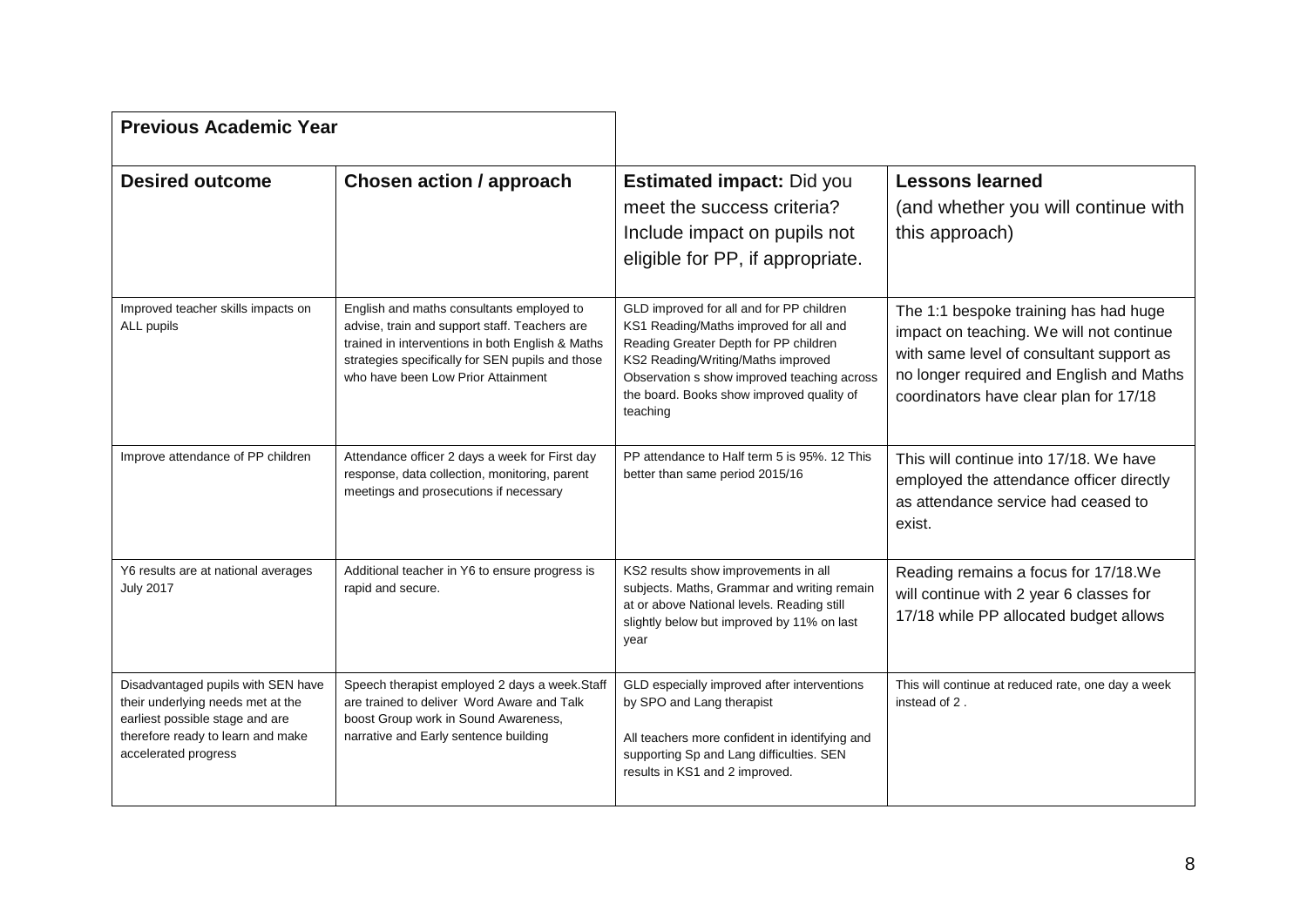| As above                                                                                                           | Educational Psychologists employed 2 days a<br>week. Individual casework, staff training                                                                                          | Early Intervention has helped with the success<br>this year. SEN children report feeling<br>supported, SEN interventions are regularly<br>monitored by SENCo                         | This will continue                                                                                                                                                         |
|--------------------------------------------------------------------------------------------------------------------|-----------------------------------------------------------------------------------------------------------------------------------------------------------------------------------|--------------------------------------------------------------------------------------------------------------------------------------------------------------------------------------|----------------------------------------------------------------------------------------------------------------------------------------------------------------------------|
| Disadvantaged pupils in Reception<br>and Key Stage 1 make rapid<br>progress in the early years of school.          | Additional SEN Teaching Assistants.<br>In Reception to ensure early intervention<br>In KS1 for additional support with reading.                                                   | This years results demonstrate that this<br>additional staffing improve attainment.<br>Teachers and highly trained and skilled TAs<br>work very closely together                     | This will continue with a new member of staff being<br>recruited from Sept '17. For reception TA                                                                           |
| Y6 Easter school                                                                                                   | 2 members of staff work for a week in the<br>Easter holidays running Booster classes for Y6<br>to ensure they do not lose motivation.                                             | 28 out of 31 children attended Easter school<br>and made sure they kept up their work during<br>the holidays. Children thoroughly enjoyed it<br>too,                                 | This will continue into 2018                                                                                                                                               |
| Children will be able to articulate and<br>work through concerns and be more<br>ready to learn.                    | 1:1 counselling 3 hours a week                                                                                                                                                    | See counselling reports for detail.                                                                                                                                                  | This is to increase in 2017/18 as proving extremely<br>beneficial for pupils emotional needs. Will be 1 full<br>day a week so group and family work can be carried<br>out. |
| Pupils experiences enriched and<br>learning taking place outside                                                   | Forest School accredited training for 1 teacher                                                                                                                                   | Engagement and confidence of children<br>involved. Is clear to see.                                                                                                                  | Cath has completed training and now has<br>accreditation, she will use this to cover all KS2<br>classes in 17/18 carrying out Forest school sessions.                      |
| Children will be able to articulate their<br>learning, have new experiences and<br>improve engagement in learning  | Mantle of the Expert drama specialist engaged<br>for 12 days a year                                                                                                               | Work with Y6 and y1 has resulted in<br>enhanced teacher skills, re new approaches,<br>increased confidence and reasoning and<br>problem solving in schildren                         | We will not be continuing with external support for<br>this as teachers now can carry out this approach on<br>their own.                                                   |
| New experiences enrich the<br>children's lives and excite them into<br>trying new things and exploring<br>further. | Theatre visits, concerts, trip to London, Leeds<br>to visit Opera north, residential experiences,<br>storytelling workshops, theatre productions in<br>school, educational visits | These activities have had a profound effect on<br>the children, they have been all over - looking<br>at Stone Age sites in Northumberland, playing<br>with Opera North in leeds etc. |                                                                                                                                                                            |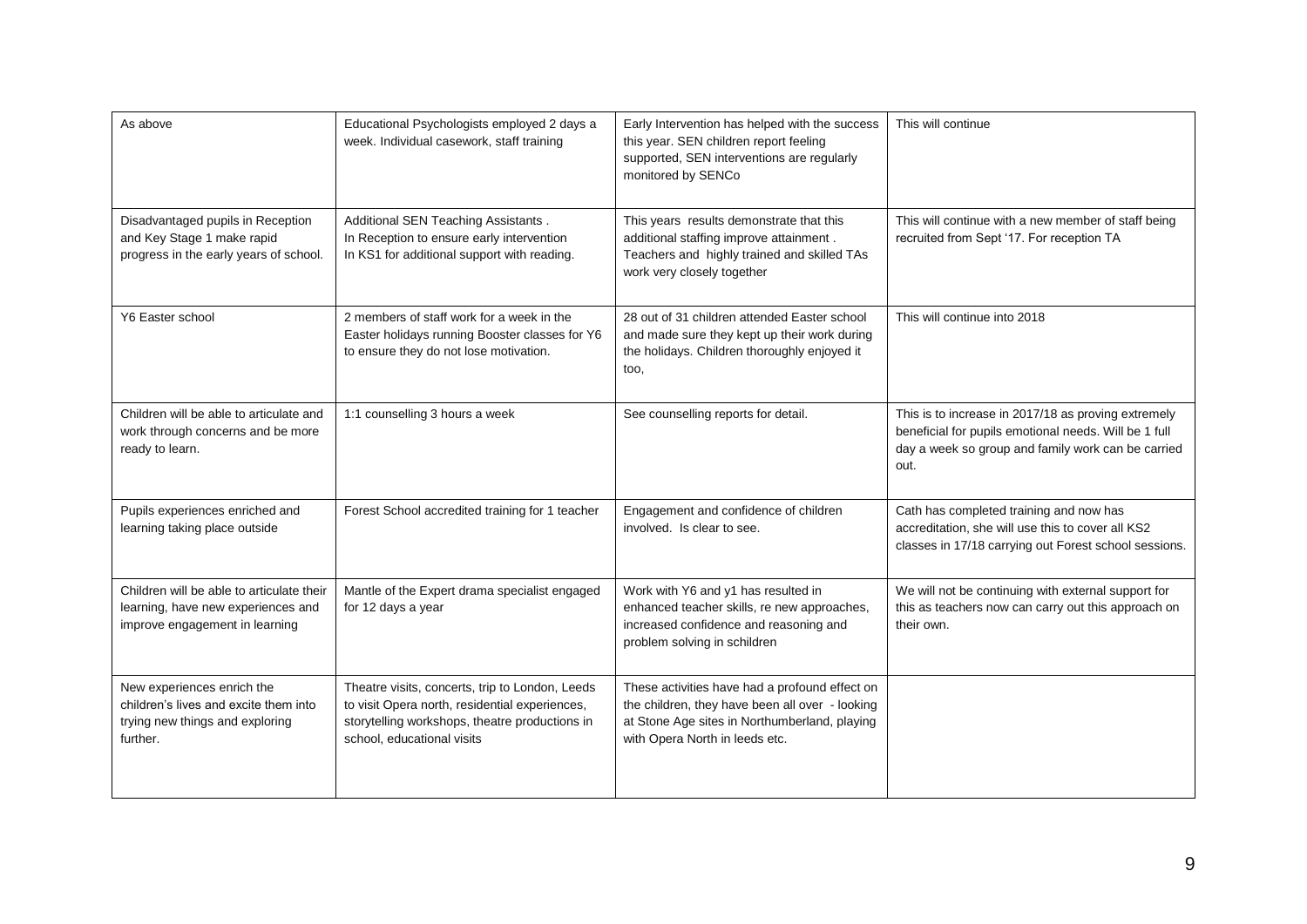### **2017 Outcomes for pupils**

Early Years Foundation Stage - GLD

| All            | 70%   | 6.7% Improvement on 2016                     |  |  |
|----------------|-------|----------------------------------------------|--|--|
| B              | 63%   | In line with 2016 results                    |  |  |
| $\overline{G}$ | 79%   | 12% improvement on 2016                      |  |  |
| PP             | 58%   | 18% Improvement on 2016                      |  |  |
| Non PP         | 74%   | In line with 2016 results                    |  |  |
| <b>SEN</b>     | $0\%$ | Significant SEN greatest barrier to learning |  |  |
| <b>Non SEN</b> | 84%   |                                              |  |  |
| <b>EAL</b>     | 83%   | 21% improvement on 2016                      |  |  |
| <b>Non EAL</b> | 61%   |                                              |  |  |
| <b>Summer</b>  | 60%   |                                              |  |  |
| <b>Autumn</b>  | 90%   | Big difference at this stage of development  |  |  |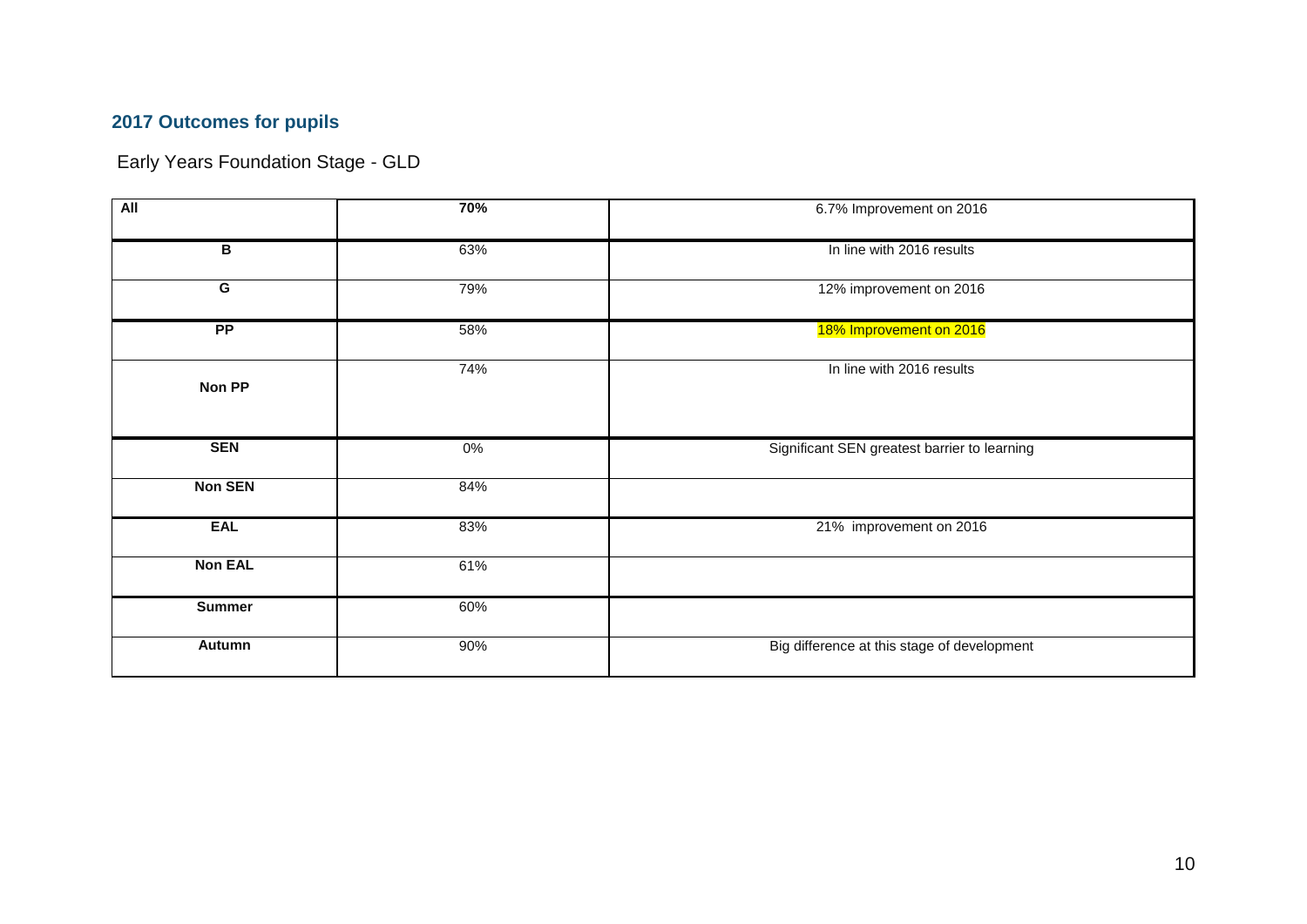### Year 1 Phonics check

| <b>All</b>      | 73%  |                                                                                                                                                                     |
|-----------------|------|---------------------------------------------------------------------------------------------------------------------------------------------------------------------|
| B               | 61%  | Exact reversal of 2017 scores                                                                                                                                       |
| G               | 92%  |                                                                                                                                                                     |
| $\overline{PP}$ | 55%  | Decrease of 5% on 2017<br>13 Pupil premium children includes                                                                                                        |
| <b>PA Low</b>   | 38%  | 56% SEN, 64% EAL, 64% boys, 45% Summer birthdays.                                                                                                                   |
| <b>PA Mid</b>   | 100% | 8 pupil premium PA Low 63% are SEN, 2 of NON SEN did not pass the phonics test,<br>One narrowly missed the standard and another will be assessed for SEN next year. |
| <b>PA High</b>  | 100% |                                                                                                                                                                     |
| Non PP          | 82%  |                                                                                                                                                                     |
| <b>SEN</b>      | 56%  | More SEN pupils than last year                                                                                                                                      |
| <b>Non SEN</b>  | 81%  |                                                                                                                                                                     |
| <b>EAL</b>      | 73%  |                                                                                                                                                                     |
| <b>Non EAL</b>  | 73%  |                                                                                                                                                                     |
| PA Low 1 @ R    | 27%  | 3 children in this category not on SEN register - One will be assessed for SEN<br>20017/18, 2 other pupils almost reached the standard.                             |
| PA Mid $2@R$    | 100% |                                                                                                                                                                     |
| PA High 3 @ R   | 100% |                                                                                                                                                                     |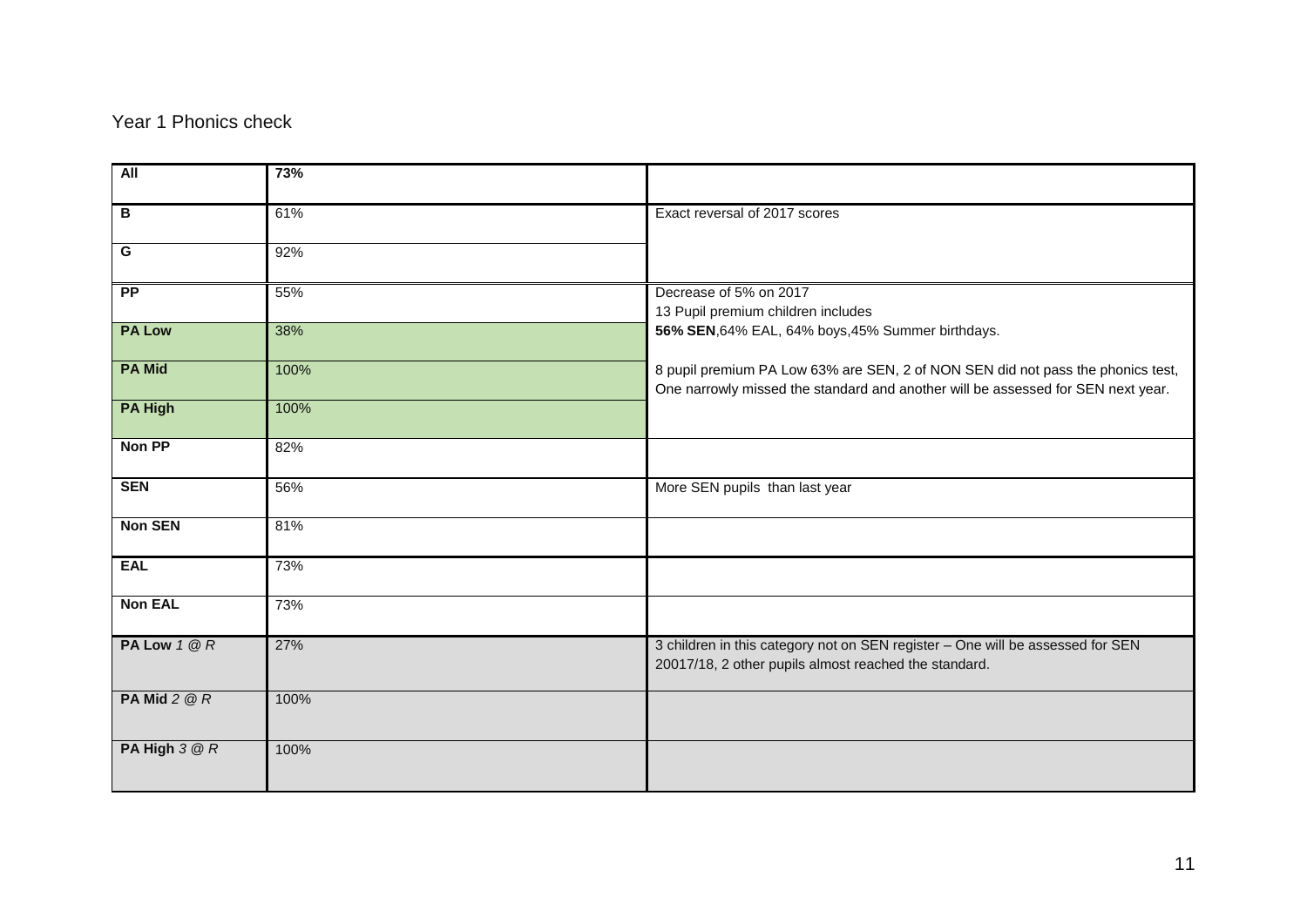# **Year 2: End Summer term 2017 attainment : Expected standard (GDS)**

|               | <b>Reading</b> | <b>Writing</b> | <b>Maths</b> | <b>M, R &amp; W</b> | Impact/future priorities                                                                                                                                                       |
|---------------|----------------|----------------|--------------|---------------------|--------------------------------------------------------------------------------------------------------------------------------------------------------------------------------|
| All           | 83% (17%)      | 72% (7%)       | 83% (7%)     | 72% (7%)            | Improved result in Reading & maths and in all subjects more pupils achieved GDS                                                                                                |
|               |                |                |              |                     |                                                                                                                                                                                |
| B             | 89% (22%)      | 72% (6%)       | 89% (6%)     | 72% (6%)            |                                                                                                                                                                                |
| G             | 73% (9%)       | 73% (9%)       | 73% (9%)     | 73% (9%)            |                                                                                                                                                                                |
| PP            | 70% (10%)      | 56% (0%)       | 67% (0%)     | 56% (0%)            | Improved scores for Reading GDS                                                                                                                                                |
| PA Low        | 50% (0%)       | 43% (0%)       | 40% (0%)     |                     | Dip of 5% in reading, 20% in writing and 10% in maths - all cohort related as 40% or PP pupils are SEN - none<br>of these SEN pupils achieved expected standard in any subject |
| PA Mid        | 100% (50%)     | 100% (0%)      | 100% (0%)    |                     |                                                                                                                                                                                |
| PA High       | N/A            | N/A            | N/A          |                     |                                                                                                                                                                                |
| Non PP        | 89% (21%)      | 80% (10%)      | 90% (10%)    | 80% (10%)           |                                                                                                                                                                                |
| <b>SEN</b>    | 50% (0%)       | 33%(0%)        | 56%(0%)      | 33%(0%)             | Improved from last year however Significant SEN main barrier to learning. 1 child attends Sp and Lang ARC                                                                      |
| Non SEN       | 95% (24%)      | 90% (10%)      | 95% (10%)    | 90% (10%)           |                                                                                                                                                                                |
| EAL           | 75% (19%)      | 71% (6%)       | 76% (6%)     | 71% (6%)            |                                                                                                                                                                                |
| Non EAL       | 92% (15%)      | 75% (8%)       | 92% (8%)     | 75% (8%)            |                                                                                                                                                                                |
| <b>PA Low</b> | 64% (0%)       | 50% (0%)       | 62% (0%)     |                     | Low scores at reception, children still not catching up                                                                                                                        |
| 1 @ R         |                |                |              |                     |                                                                                                                                                                                |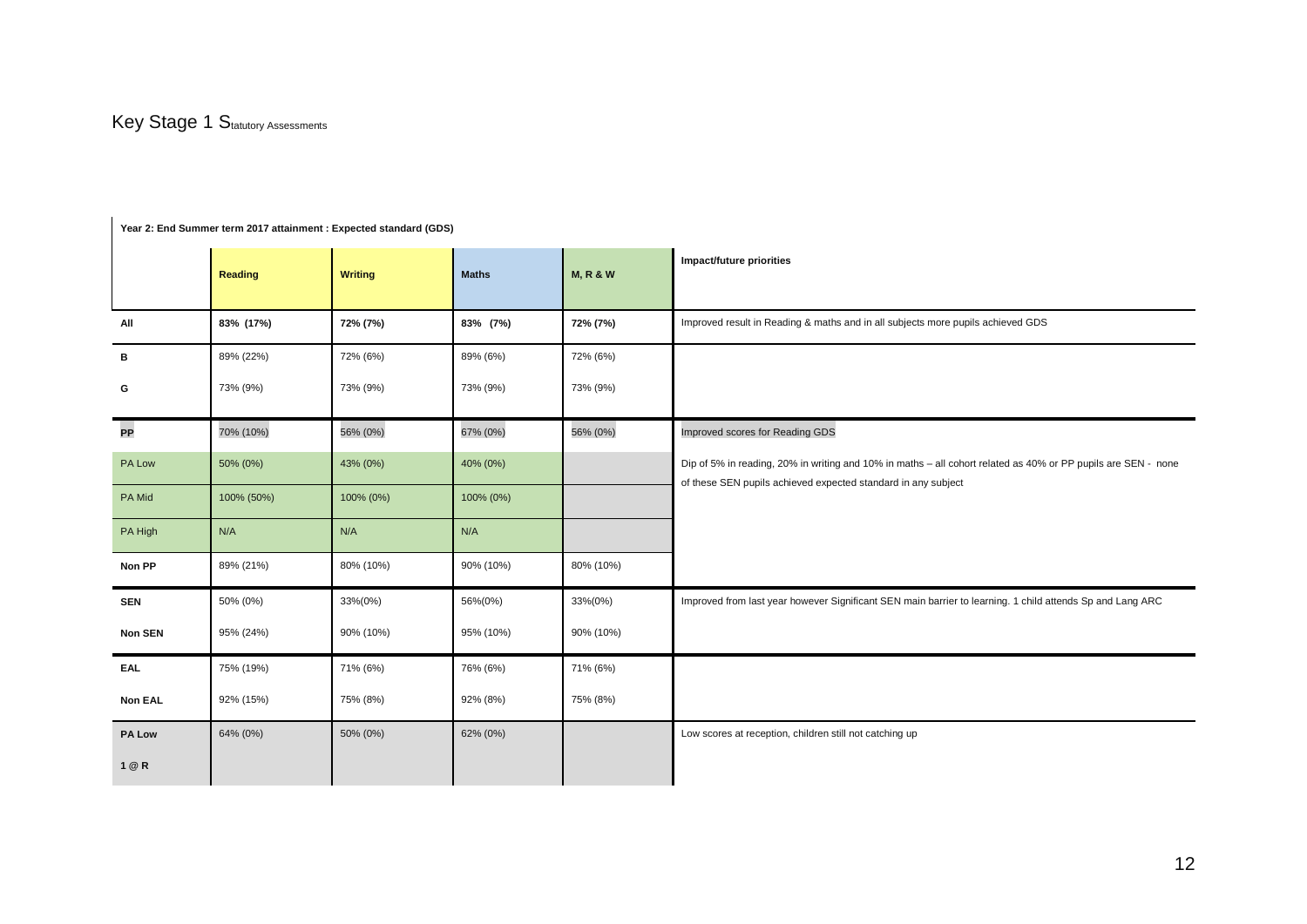| <b>PA Mid</b>  | 100% (22%)  | 100% (11%)  | 100% (8%)   |  |
|----------------|-------------|-------------|-------------|--|
| 2 @ R          |             |             |             |  |
| <b>PA High</b> | 100% (100%) | 100% (100%) | 100% (100%) |  |
| 3 @ R          |             |             |             |  |

## Key Stage 2 Statutory Assessments

| Year 6 : End Summer term '17 - SATs results : Expected standard (Greater Depth) |                |                |             |              |                     |                                                                                                         |
|---------------------------------------------------------------------------------|----------------|----------------|-------------|--------------|---------------------|---------------------------------------------------------------------------------------------------------|
|                                                                                 | <b>Reading</b> | <b>Writing</b> | <b>EGPS</b> | <b>Maths</b> | <b>M, R &amp; W</b> |                                                                                                         |
| All                                                                             | 61% 10%        | 74 % 23%       | 81%/32%     | 90% 26%      | 48% 10%             | All results improved on<br>last year                                                                    |
| B                                                                               | 70% 5%         | 70% 20 %       | 85%/30%     | 90% 25 %     | 50% 5%              |                                                                                                         |
| G                                                                               | 45% 18%        | 82% 27%        | 73% / 36%   | 91% 27%      | 45% 18%             |                                                                                                         |
| <b>PP</b>                                                                       | 58% 8%         | 71% 17%        | 80% 32%     | 92% 25%      | 43% 8 %             | Improved on 2016 - PP<br>reading increase of 8%<br>and 16% in maths. Slight<br>dip of 4% in writing and |
| <b>PA Low</b>                                                                   | 33% 0 %        | 38% 0 %        | 60% 20%     | 50% 50 %     |                     |                                                                                                         |
| PA Mid                                                                          | 67% 5%         | 89% 21 %       | 82% 29%     | 96% 16 %     | 57% 5%              | hence a 4% dip in<br>combined RWM.                                                                      |
| <b>PA High</b>                                                                  | 100% 67%       | 100% 100 %     | 100% 100%   | 100% 100 %   | 100% 67%            | Increases in PP pupils<br>reaching greater depth -                                                      |
| Non PP                                                                          | 67% 17%        | 83 % 33%       | 83% 33%     | 83% 33 %     | 67%                 |                                                                                                         |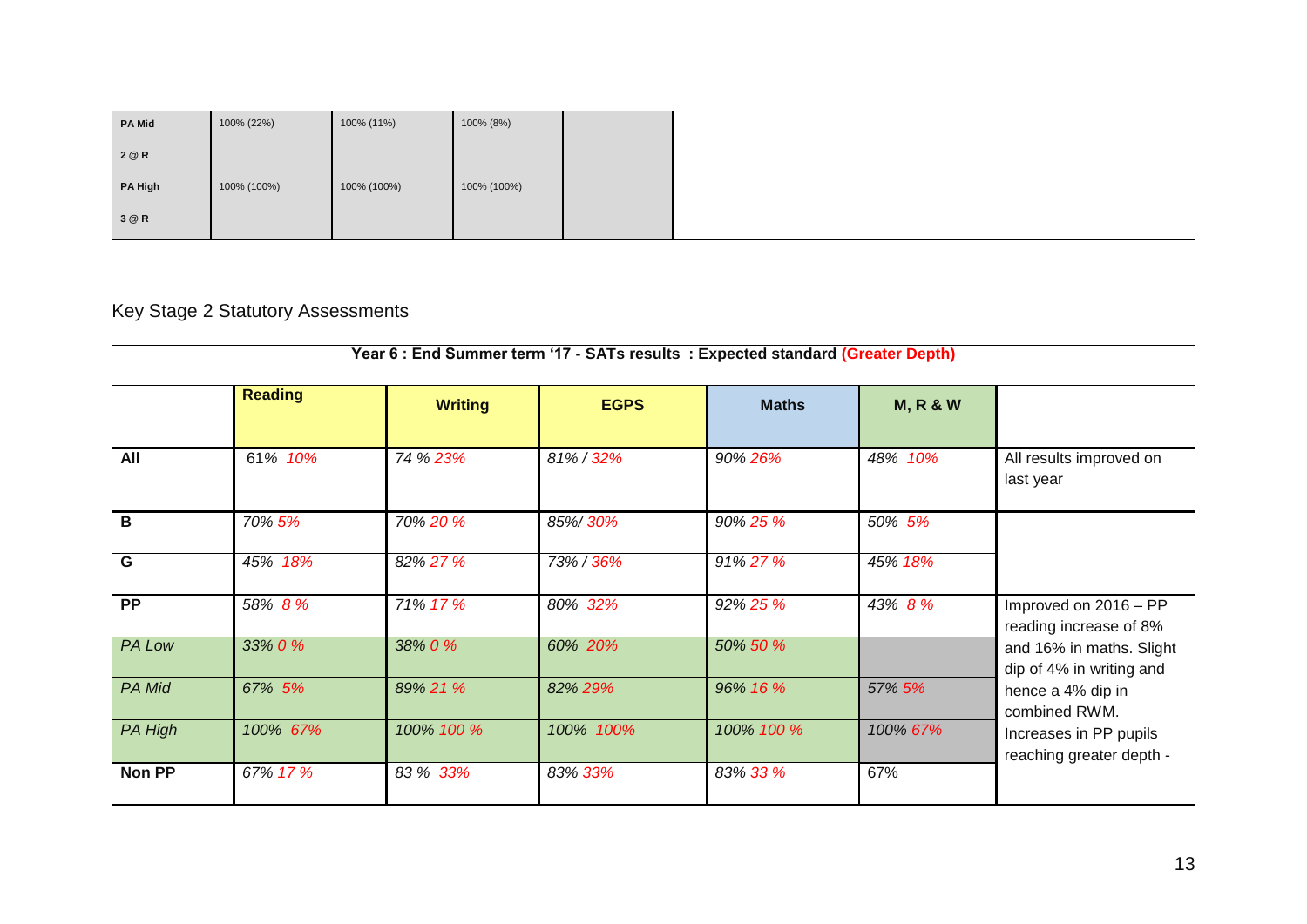|                                                 |           |           |           |           |     | 8% in reading, 16% in<br>maths - writing sustained. |
|-------------------------------------------------|-----------|-----------|-----------|-----------|-----|-----------------------------------------------------|
|                                                 |           |           |           |           |     | Some very good progress<br>for Low PA.              |
| <b>SEN</b>                                      | 56% 0 %   | 33% 0 %   | 56%/22%   | 89% 11%   | 11% | Much improved on last<br>year in Reading & Maths    |
| nonSEN                                          | 64% 14 %  | 91 % 32 % | 91%/36%   | 91% 32%   | 64% |                                                     |
| <b>EAL</b>                                      | 73% 9%    | 81% 36 %  | 91%/36%   | 91% 45%   | 64% |                                                     |
| nonEAL                                          | 55% 10%   | 70% 10 %  | 75%/30%   | 90% 15%   | 40% |                                                     |
| <b>PA Low</b><br>$KS1$ APS <12                  | 29% 0%    | 33% 0 %   | 67%/16%   | 50% 50%   |     | 3 children PA Mid very<br>surprising SAT failures   |
| <b>PA Mid</b><br>KS1 APS 12-<br>17              | 70% 5%    | 90% 15 %  | 85%/30%   | 94% 17%   |     |                                                     |
| <b>PA High</b><br><b>KS1 APS 18</b><br>and over | 100% 67 % | 100% 100% | 100%/100% | 100% 100% |     |                                                     |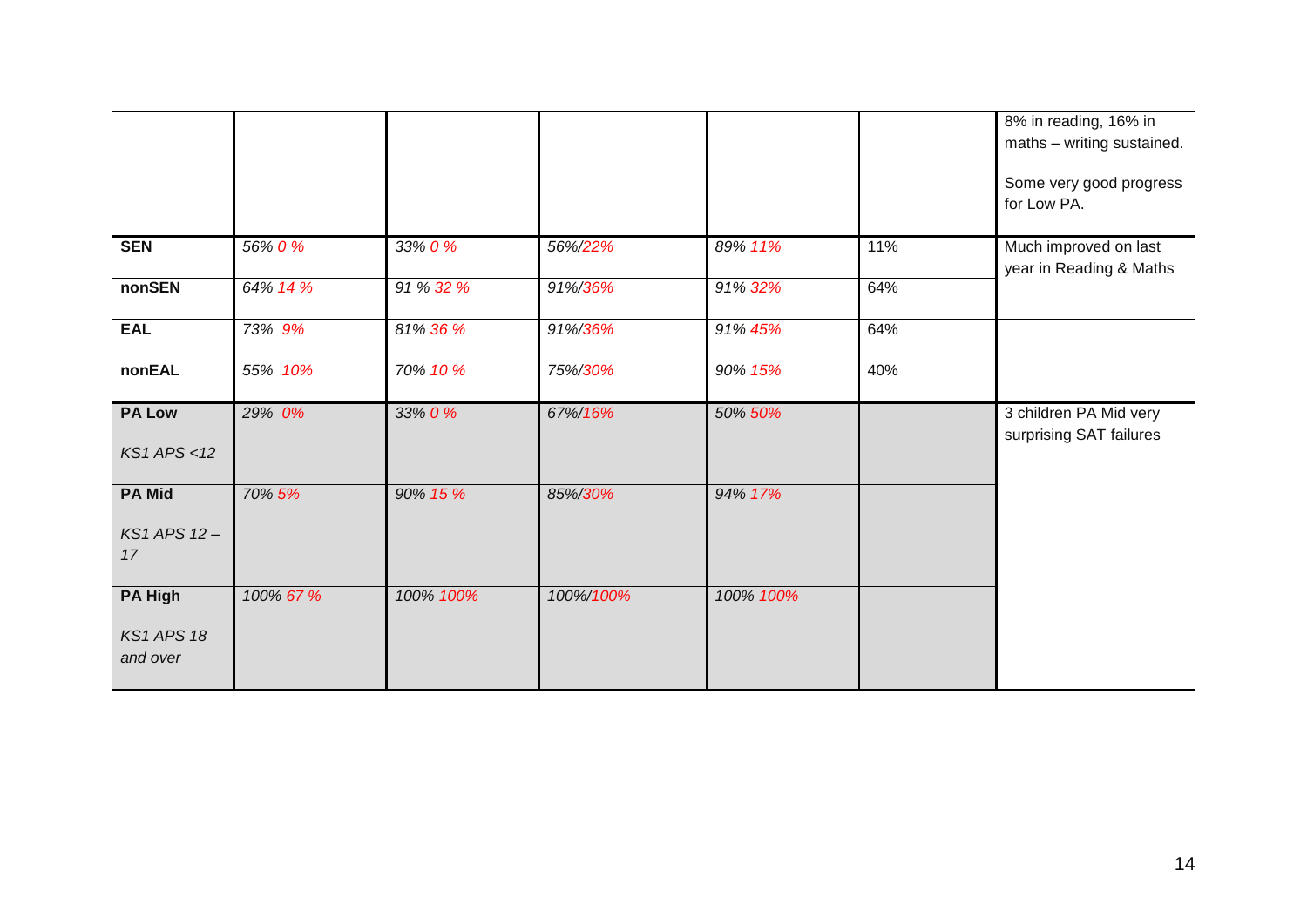# **Hawthorn Primary School**

## **Summary of impact – pupil premium action plan 2016 - 2017**

|           | <b>Desired outcomes</b>                                                                                              | <b>Success criteria</b>                                                                                                                                                                                                                                            | <b>Final outcomes</b>                                                                                                                                                                                                                                                                                                                                                                                                                                                                                                                                                                                                                                                            |  |
|-----------|----------------------------------------------------------------------------------------------------------------------|--------------------------------------------------------------------------------------------------------------------------------------------------------------------------------------------------------------------------------------------------------------------|----------------------------------------------------------------------------------------------------------------------------------------------------------------------------------------------------------------------------------------------------------------------------------------------------------------------------------------------------------------------------------------------------------------------------------------------------------------------------------------------------------------------------------------------------------------------------------------------------------------------------------------------------------------------------------|--|
|           | Improve reading<br>attainment levels for<br>disadvantaged pupils in<br>Key Stage 2                                   | The proportion of disadvantaged pupils in school reaching<br>nationally expected standard or above in reading to be at<br>least in line with the national average in the 2017<br>statutory test outcomes.                                                          | 60% of disadvantaged pupils reached nationally expected<br>standard in reading in the 2017 statutory tests. This was<br>an increase on 8% on the 2016 outcomes. National<br>average (preliminary published data 2017) = 71% - and<br>increase of 5% on the 2016 data.<br>Result indicates that the differences in performance<br>between disadvantaged pupils and other pupils nationally<br>is diminishing although not yet in line with national<br>averages. Work in books is testament to the good<br>progress of all disadvantaged pupils from their widely<br>varying starting points. Pupils with low prior attainment<br>from Key Stage 1 made especially good progress. |  |
| <b>B.</b> | Improve Reception and<br>Key Stage 1 results for<br>disadvantaged pupils<br>including in the Year 1<br>Phonics check | The proportion of disadvantaged pupils in school reaching<br>nationally expected standards or above to be at least in<br>line with the national average in the 2017 outcomes at the<br>end of Reception and Key Stage 1, including in the Year<br>1 phonics check. | 58% of disadvantaged pupils reached GLD at the end of<br>the Reception year. This is a 14% improvement on 2016.<br>National average 2016 for GLD was 69%. While the 2017<br>GLD information is not yet published, once again, the<br>evidence shows that differences in the performance of<br>disadvantaged pupils are diminishing. Given the very low<br>starting points of many of the children, the outcome<br>represents at least good progress for this group of pupils.<br>The Year 1 phonics outcomes dipped by 12% from the<br>2016 outcomes. 56% of the disadvantaged pupils in the                                                                                     |  |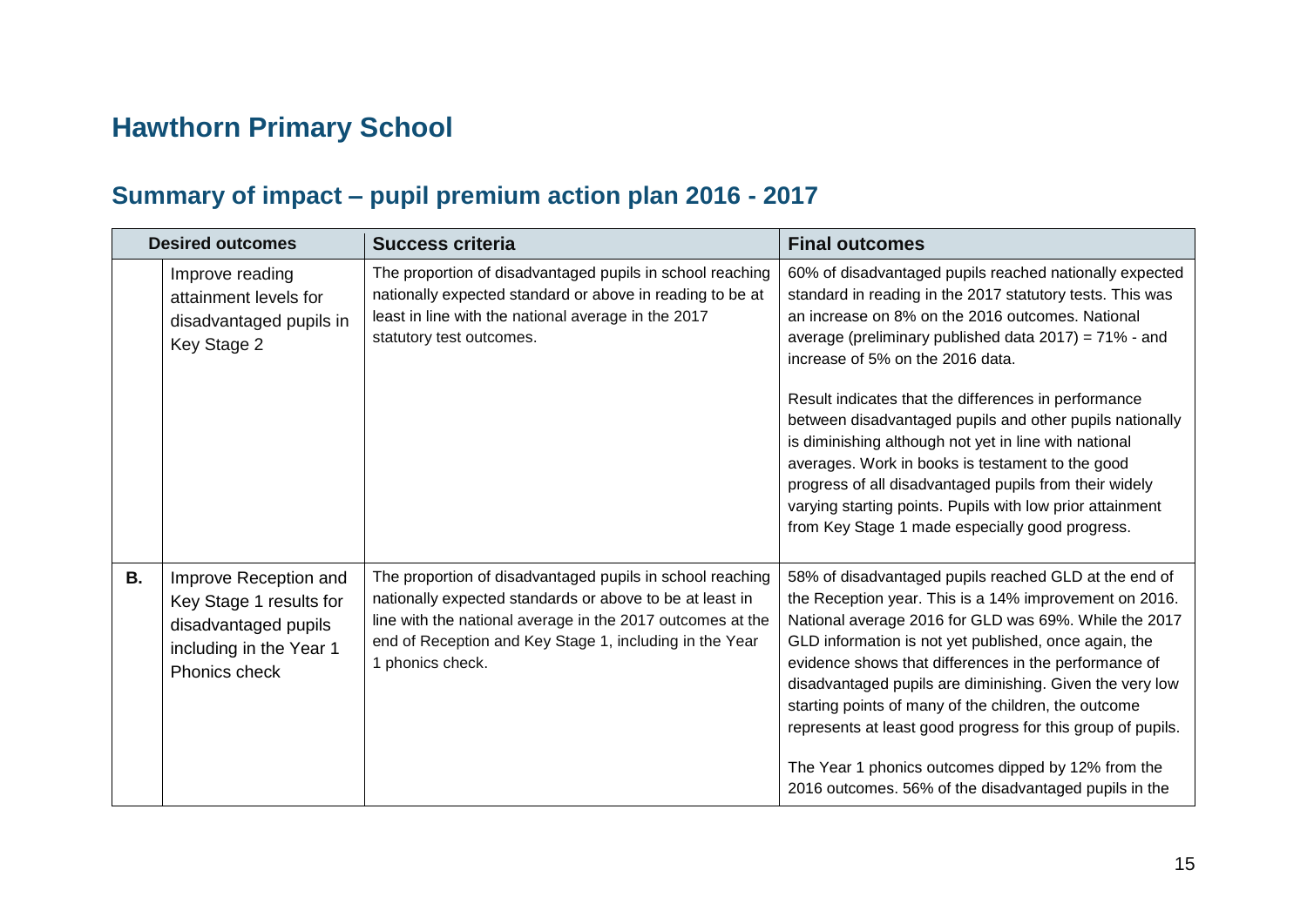|    |                                                                                                         |                                                                                                                                                                                                                                                                                                                                                                                                                                                                                                | cohort were pupils with SEN. Of the two PP pupils with no<br>SEN, one narrowly missed reaching the standard and the<br>other will be assessed for SEN in the next academic year.                                                                                                                                                                                                                                                                                                                                                                                                                                         |
|----|---------------------------------------------------------------------------------------------------------|------------------------------------------------------------------------------------------------------------------------------------------------------------------------------------------------------------------------------------------------------------------------------------------------------------------------------------------------------------------------------------------------------------------------------------------------------------------------------------------------|--------------------------------------------------------------------------------------------------------------------------------------------------------------------------------------------------------------------------------------------------------------------------------------------------------------------------------------------------------------------------------------------------------------------------------------------------------------------------------------------------------------------------------------------------------------------------------------------------------------------------|
| C. | Sustain and / or<br>improve the<br>attendance of<br>disadvantaged pupils                                | The much improved attendance outcomes for<br>disadvantaged pupils in 2016 will be sustained and / or<br>improved further.<br>Note - 2016 published data available Dec 2016 -<br>indicates that attendance of FSM was 95.9% vs 96.6%<br>non FSM in school. Overall attendance = $96.15 -$ this is at<br>national average and represents very significant overall<br>improvement from 2015 (94.4%). FSM absence reduced<br>from 5.9% in 2015 to 4.1% in 2016 – again significant<br>improvement. | The attendance for disadvantaged pupils to the end of<br>half term 5 was 95.12% - a very slight dip on the same<br>period in 2016 when attendance was 95.9%. When those<br>pupils in the ARC provision are disaggregated however,<br>there is no dip.<br>Leaders do everything possible to encourage full<br>attendance using an eclectic range of rewards,<br>competitions of good attendance - as well as working<br>very closely with families.<br>Given the circumstances of the school, it is to leaders'<br>credit that attendance is not far short of average. Leaders<br>will continue to prioritise attendance. |
| D. | Increase the<br>proportion of<br>disadvantaged pupils<br>who are most able<br>reaching greater<br>depth | The proportion of most able disadvantaged pupils<br>reaching Greater Depth by the end of KS 1 and KS 2 will<br>more closely align with national averages.                                                                                                                                                                                                                                                                                                                                      | (National statistics for GD are not yet available)<br>2017 outcomes show an increase of 8% in the proportion<br>of disadvantaged pupils reaching GD in reading and 16%<br>in maths. The proportion reaching GD in writing has been<br>sustained. Using the 2016 national outcomes, this would<br>bring disadvantaged pupils at Hawthorn in line with<br>national averages in writing and maths, but still below in<br>reading.                                                                                                                                                                                           |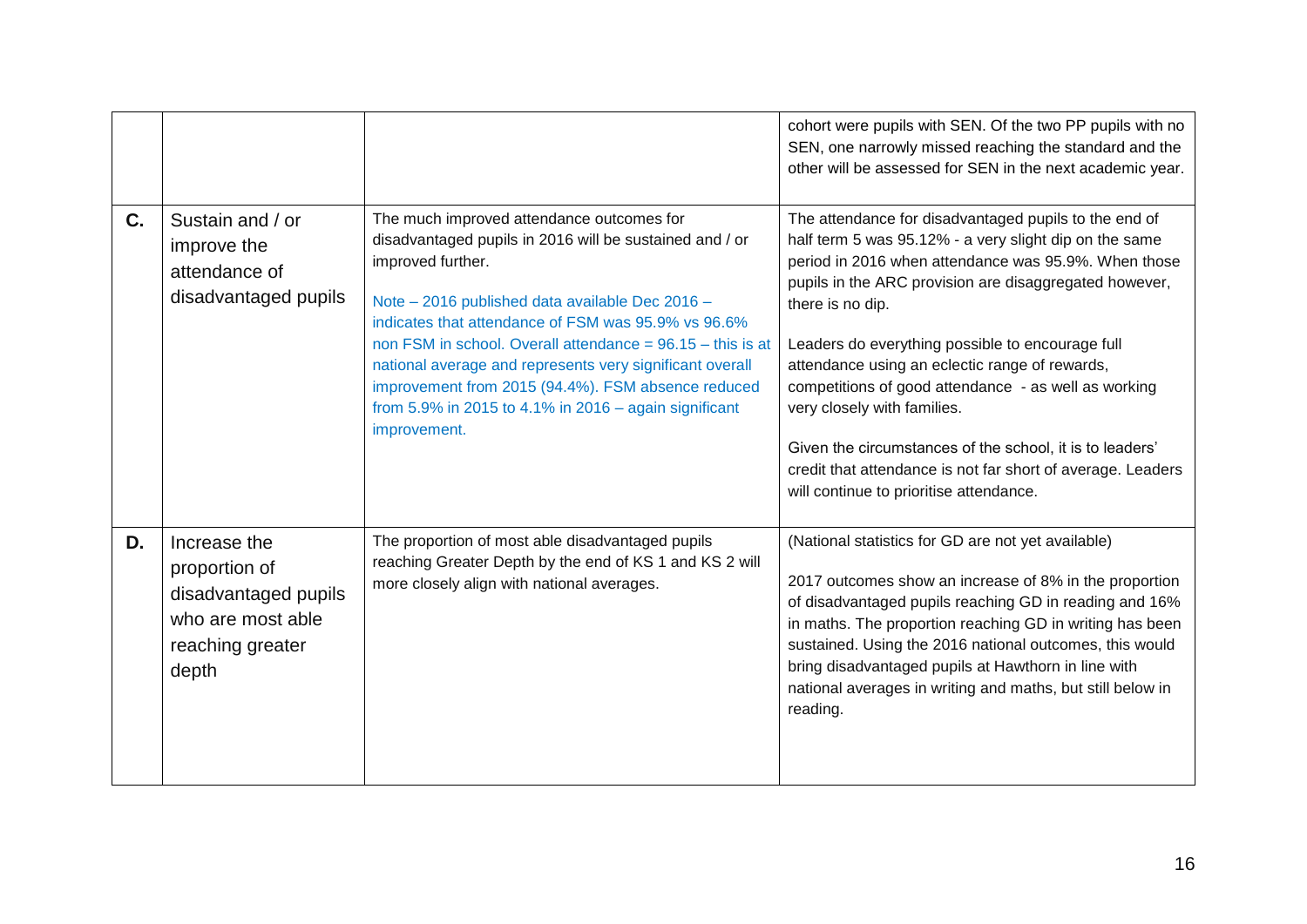#### **Additional commentary**

The proportion of pupils who have special educational needs is almost double the national average and means statistical comparisons with national averages must be interpreted with some caution. A high proportion of pupils with special educational needs are also disadvantaged pupils. School leaders have high expectations of all learners. They have used PP funding judiciously and secured good progress from starting points for almost all pupils. Drawing on research into best practice, leaders have used a wide range of strategies to help disadvantaged pupils catch up and be well-prepared for secondary education. For those pupils who have not quite made the expected standards, they have nevertheless received the highest quality of support to become independent learners, keen to participate in school and do their very best. Leaders recognise that there is still more to be done and will leave no stone unturned to continue to raise standards and improve the life chances for every pupil in Hawthorn School.

#### **Recommendations:**

- Continue to monitor closely the attendance of disadvantaged pupils and do everything possible to secure full attendance.
- Following on from the HMI monitoring inspection findings, ensure that disadvantaged pupils who do not also have special educational needs are identified as a group and their progress monitored closely to ensure that they are catching up with any gaps in learning and on track to reach age-related expectations. Leaders and governors to hold teachers to account for this.
- Continue the focus on disadvantaged pupils who are most able so that the proportion of pupils achieving at greater depth at the end of key stages 1 and 2 continues to rise.